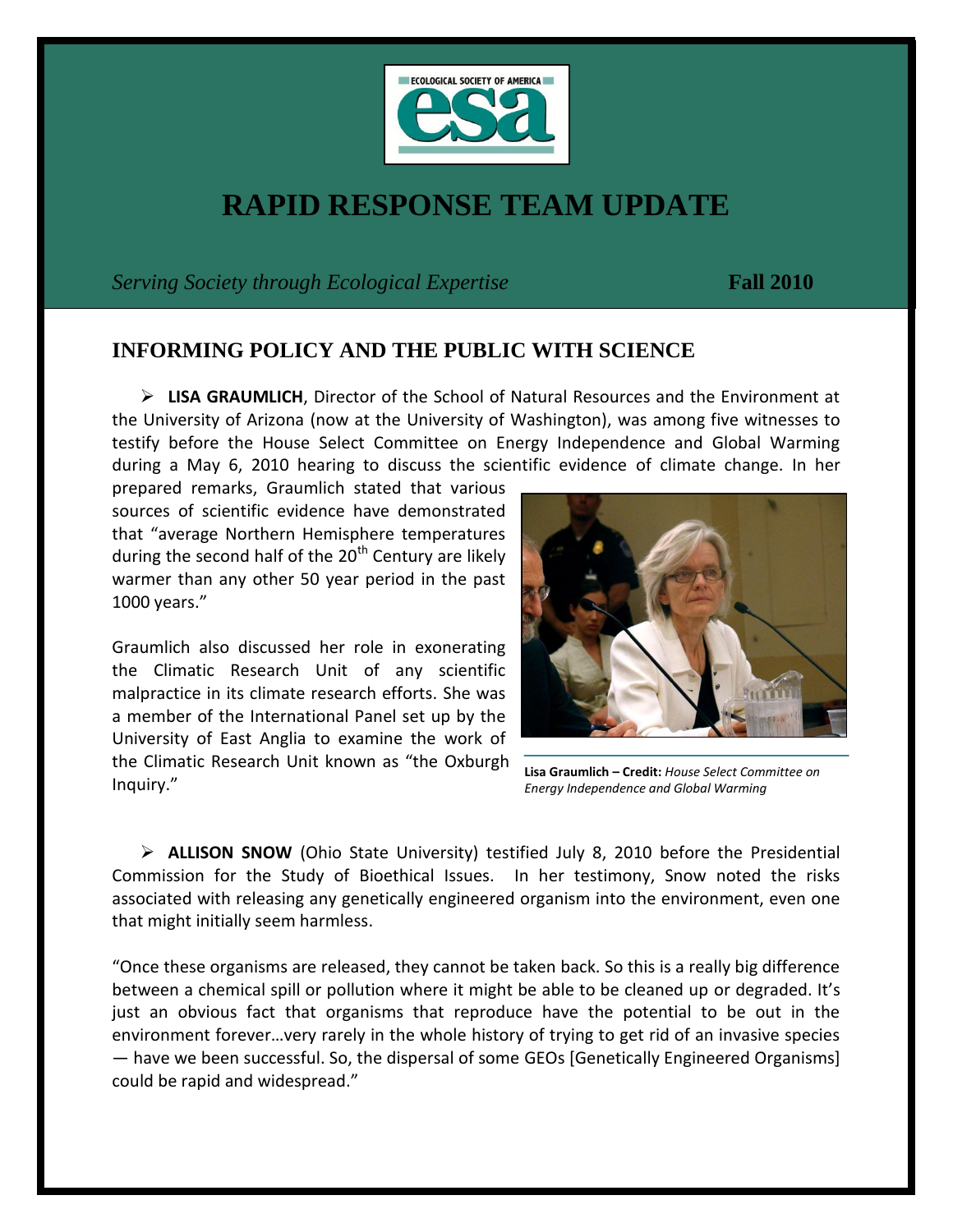Snow was the lead author of a 2005 position paper of the Ecological Society of America (ESA) evaluating the effects of GEOs released into ecosystems. Her expertise was also called upon during ESA's meeting in Pittsburgh when the media was covering new research on transgenic canola and a *Nature News* article offered Snow's perspective on the issue.

She and fellow RRT member **DIANNA PADILLA** (Stony Brook University) were also recommended in August 2010 to a staff member from the House Energy and Commerce Committee conducting research into the risks surrounding potential release of genetically modified algae into the environment.

**RICHARD MACK** (Washington State University), testified before the House Natural Resources Subcommittee on National Parks, Forests and Public Lands during an April 10, 2010 hearing entitled "Losing Ground: The War on Buffelgrass in the Sonoran Desert." Mack's remarks focused on the invasive plant species buffelgrass (*Pennisetum ciliare*) and its detrimental impacts on ecosystems in the western United States.

## **IN THE MEDIA**

 **STANLEY TEMPLE** (University of Wisconsin-Madison) participated in the *BBC*'s 9/24 airing of the "Ask Rhod Gilbert" show to discuss his research on housecat predation and its substantial impacts on wild bird species. Temple conducted a mail survey of one percent of the rural residences in Wisconsin, asking questions about the cats that might be on their property and coupled this information with independent censuses. He also live-trapped free-ranging cats and analyzed what they were eating. "Our study suggests that there were at least 1.4 million free-ranging cats associated with the rural residences in Wisconsin…the typical freeranging cat killed at least 5.6 birds per year," totaling at least 7.8 million birds per year killed by cats in Wisconsin alone. While Temple did not specifically suggest a method for how to deal with the cats, his research sparked multiple letters, including death threats by cat advocates labeling him a "cat-hater."

 The *LA Times, Greenwire* and several online news sources carried a story featuring **MONICA TURNER** (University of Wisconsin-Madison) and coauthors' research on bark beetles, which demonstrated that beetle attacks on trees actually reduce the risk of wildfires, contrary to previous thought. The study found that beetle-damaged pines drop their needles, and in doing so, lose the fuel to attract fast-moving fires between tree crowns. The study was published in ESA's *Ecological Monographs*.



**Monica Turner** *ESA File Photo*

 **ROBERT TWILLEY** (Louisiana State University) proved to be a frequent source for news outlets this summer seeking local scientific perspective on the long and short-term impacts on the 2010 BP Deepwater Horizon Gulf of Mexico Oil spill. Twilley was quoted in a range of print and online media not limited to *Energy and Environment Daily, Science Daily, Science* and *msnbc.com*.